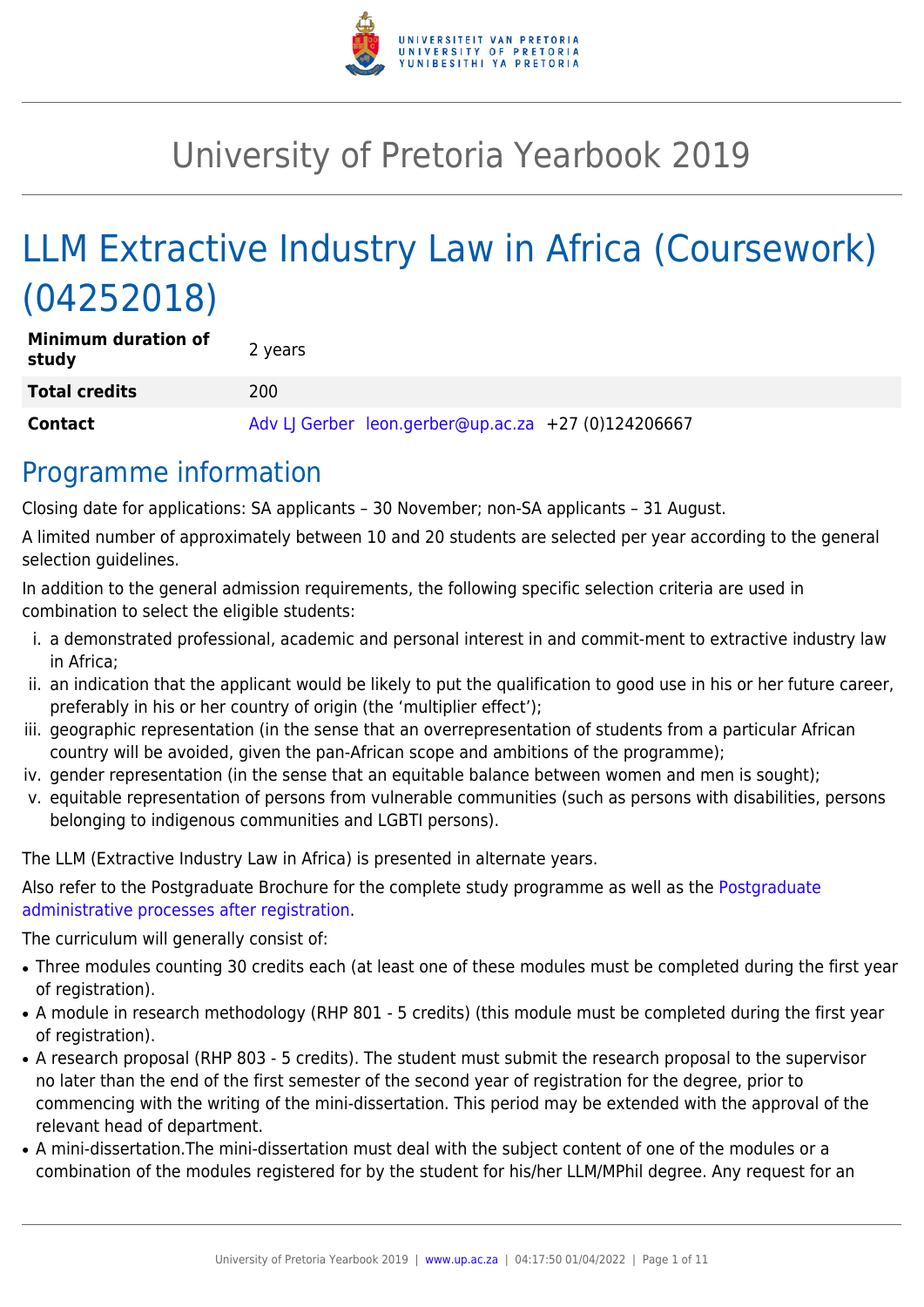

extension of the period for submission of the mini-dissertation may only be granted by the Postgraduate Committee on recommendation of the relevant head of department.

## Admission requirements

In addition to an LLB, BProc or equivalent qualification from a foreign university that allows the applicant entrance to the formal legal profession, the following requirements are set for admission of a prospective student to the LLM Coursework programme:

A minimum average mark of 65% with respect to the prescribed final-year modules of the undergraduate programme is required for admission to an LLM coursework programme.

Where an average of below 65% is achieved, the student may be admitted on recommendation of the relevant head of department after consultation with the programme coordinator and consideration of other merits (e.g. relevant professional experience; the applicant's performance in undergraduate modules related to the particular LLM; the candidate's performance in independent research essays or similar components) and/or an admission examination.

Linguistic competence, primarily in English; foreign applicants who did not complete undergraduate studies through the medium of English must show proof of competence in English at a minimum average level of 6 out of 10 for IELTS or a minimum total score of 83 in TOEFL calculated as follows: reading 21, listening 17, speaking 23 and writing 22. In any other instance where there is doubt as to the English linguistic competence of an applicant, the Dean may require the same proof as prescribed for foreign applicants.

Foreign qualifications are subject to SAQA evaluation. (Some LLM coursework programmes or modules as indicated in the yearbook may only be available to students who hold a relevant South African legal qualification.)

Even though a student may comply with the above requirements, the Dean may, on the recommendation of the head of department presenting a specific degree or module, refuse to accept a prospective student for any LLM programme if such a student's performance in the chosen modules or field of study during undergraduate study was not satisfactory. Alternatively, the Dean could set additional requirements with a view to admission.

An admission examination may also be required in respect of a particular programme or module.

### Other programme-specific information

#### **Mini-dissertation**

- The mini-dissertation must comprise 13 000 15 000 words including footnotes but excluding the list of contents and the bibliography.
- The examination copies of the mini-dissertation, to send out to the external examiners, must be submitted to Student Administration not later than the end of October for the Autumn Graduation Ceremony, end of April for the Spring Graduation Ceremony. A final electronic version must be submitted to Student Administration on or before 15 February for the Autumn Graduation Ceremony, 15 July for the Spring Graduation Ceremony after the evaluation of the examination copies of the mini-dissertation to comply with degree requirements.

### Examinations and pass requirements

In the event of having failed all modules during a particular year of study, a student will only be allowed to continue with his/her studies with the consent of the Postgraduate Committee.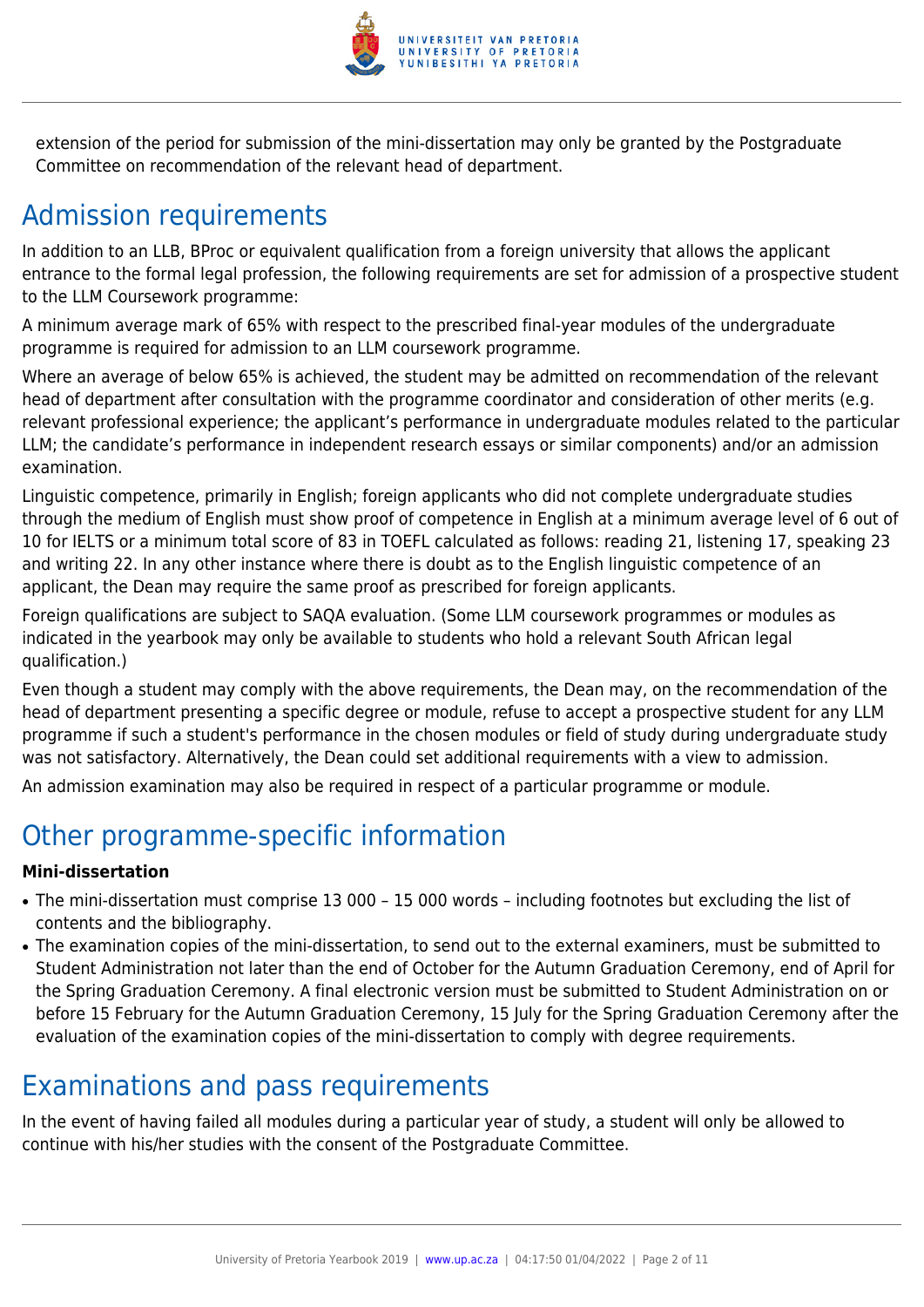

Although no supplementary examination will be granted with regard to LLM and MPhil modules, the General Regulations and rules apply with regard to special and ancillary examinations.

### Research information

The relevant head of department must recommend a supervisor and title for a mini-dissertation and these must be approved by the Postgraduate Committee. The mini-dissertation must be assessed and finalised as set out in the Faculty Board-approved LLM/MPhil Policy Document of the Faculty.

Mini-dissertations, where required, must be submitted in the format determined by the supervisor and approved by the Postgraduate Committee. The supervisor may likewise, subject to the approval of the Postgraduate Committee, also determine the research topic and the scope of the proposed research. (Refer to the [Faculty of](http://www.up.ac.za/media/shared/10/ZP_Files/faculty-regulations-for-the-mini-dissertation.zp124872.pdf) [Law regulations regarding mini-dissertations](http://www.up.ac.za/media/shared/10/ZP_Files/faculty-regulations-for-the-mini-dissertation.zp124872.pdf) and also [Postgraduate administrative processes brochure for the](http://www.up.ac.za/media/shared/10/ZP_Files/post-graduate-administrative-processes-brochures-for-the-faculty-web.zp124870.pdf) [Faculty](http://www.up.ac.za/media/shared/10/ZP_Files/post-graduate-administrative-processes-brochures-for-the-faculty-web.zp124870.pdf))

### Pass with distinction

For the degree to be awarded with distinction a student must obtain an average of at least 75% for all the coursework modules, as well as a minimum of 75% for the mini-dissertation. The modules must have been written for the first time.

## General information

#### Period of registration

The duration of the programme will in general be four semesters (2 years) but may be completed within two semesters (1 year) where possible, subject to fulfilment of all the requirements for the degree and payment of the full amount prescribed for the LLM degree. Programmes may also be structured to allow for one year of study only. The one- or two-year period may only be extended by the Postgraduate Committee on recommendation of the relevant head of department based on good reason shown and if it is clear that the student will be able to complete the programme in a further year of study.

#### **Language of tuition**

The official language of tuition is English. However, should circumstances allow it, an LLM module may be presented in Afrikaans. The dean, in consultation with the relevant head of department, determines the language of tuition.

#### **Limiting of modules on offer in a particular academic year and availability to foreign students**

The dean determines which modules will be presented each year, taking into consideration the availability of lecturing personnel, space and financial implications and/or other circumstances. The dean may, on recommendation of the relevant head of department, determine the maximum number of registrations for a specific elective module in terms of the prescribed guidelines. The dean may also, on recommendation of the relevant head of department, determine that a particular LLM module will not be offered where on the first day of lectures four or fewer students are registered for such module.

#### **Re-registration for modules**

A student may not register more than twice for the same module. In order to pass a module the student must obtain a final mark of 50%.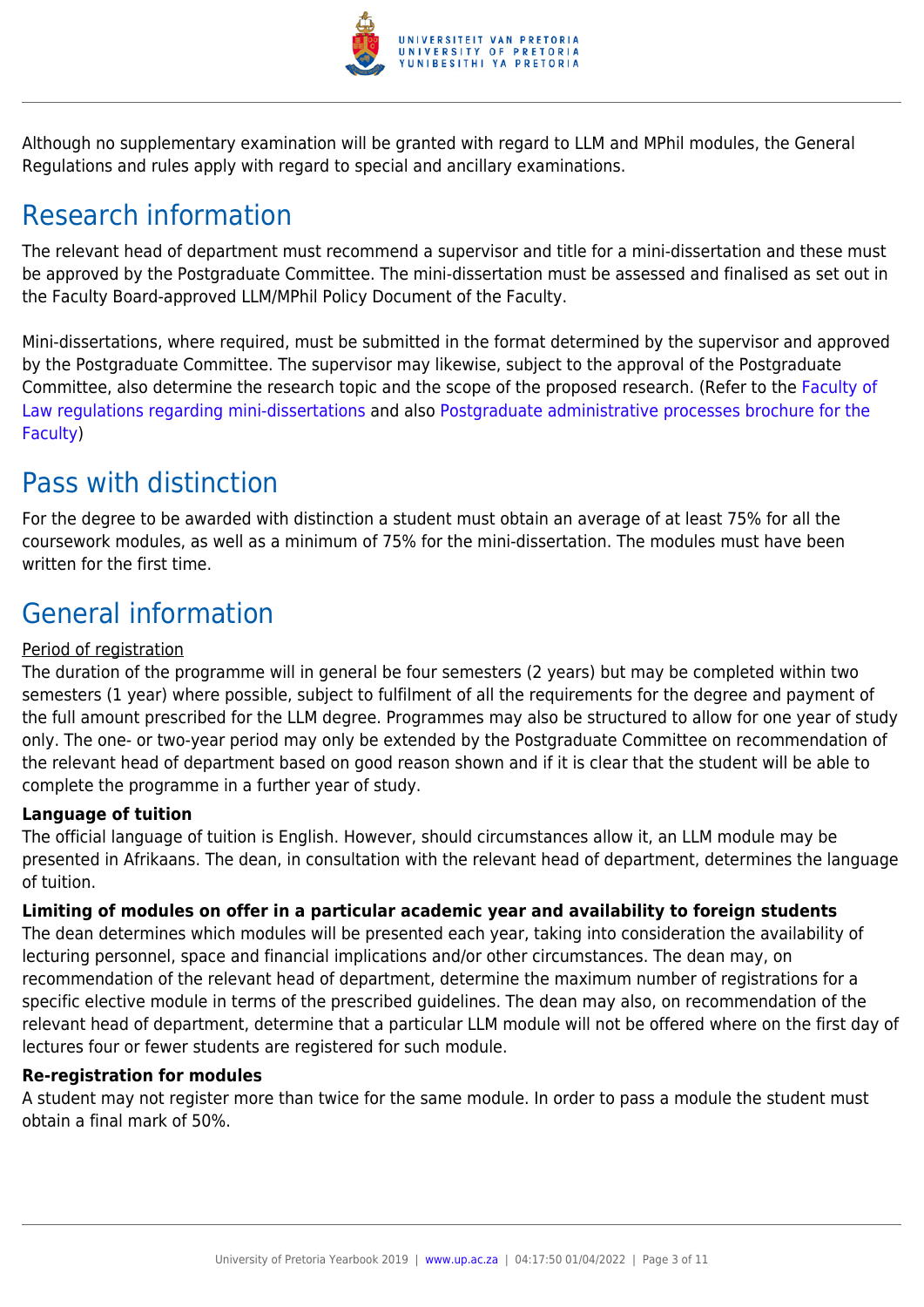

### Curriculum: Year 1

**Minimum credits: 100**

### **Core modules**

#### **Rights to and regulation of natural resources 801 (EIL 801)**

| <b>Module credits</b>         | 30.00                          |
|-------------------------------|--------------------------------|
| <b>Prerequisites</b>          | No prerequisites.              |
| <b>Language of tuition</b>    | Module is presented in English |
| <b>Department</b>             | <b>Public Law</b>              |
| <b>Period of presentation</b> | Semester 1                     |

#### **Module content**

The objective of this module is to equip students with a thorough understanding of the legal and policy aspects of natural resources and the regulation of natural resources and industries to extract natural resources. Topics include:(a) Industry background such as the extractive industry value chain and the role of extractive industries in national, regional and global economies, basic extractive industry business and project feasibility metrics, typical national public policy priorities, the differences between the mining and oil and gas industries, gas industry specifics, the various downstream industries (smelters, refineries and petrochemical and energy industries and policy issues pertaining to renewable energy and unconventional extraction methods such as hydraulic fracturing ("fracking"); (b) Natural resource and extractive industry policy concepts and regulatory options; (c) Ownership of mineral rights dispensations (state versus private ownership of mineral rights), the legal position of the owner of the land and the owner of the products of extraction; (d) The advantages and disadvantages of the main granting methodologies applied by host governments including concessions, production sharing agreements, participation agreements, services agreements and hybrid methods; (e) Typical conditions to obtain, renew or transfer exploration or extraction rights and the veracity of the public policy basis of such requirements; (f) Agreements and transactions to transfer rights to prospect and/or to extract; (g) Constitutional and administrative law aspects of relevance in dealing with extractive industry legislation and regulation including the legality of administrative processes governed by an Act such as the MPRD Act and related regulation, the right of third parties to be heard in applications by resource companies under the MPRD Act and the constitutionality of the conversion of "old order mineral rights" to "new order mineral rights".

#### **Sustainability aspects of extractive industries 802 (EIL 802)**

| <b>Module credits</b>         | 30.00                          |
|-------------------------------|--------------------------------|
| <b>Prerequisites</b>          | No prerequisites.              |
| Language of tuition           | Module is presented in English |
| <b>Department</b>             | <b>Public Law</b>              |
| <b>Period of presentation</b> | Semester 1 or Semester 2       |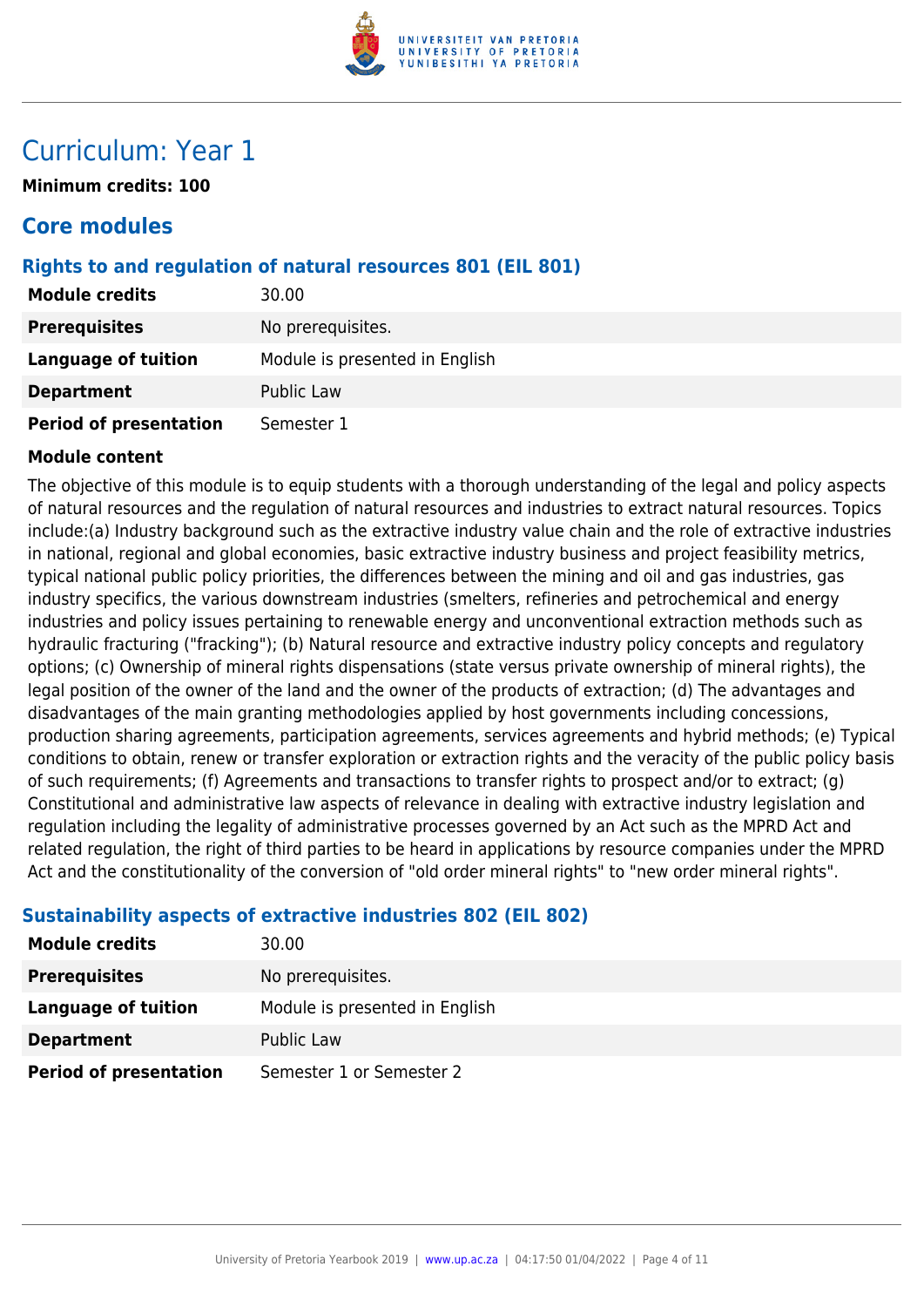

The objective of this module is to equip students with a thorough understanding of the sustainability aspects of extractive industries. Topics include: (a) A general introduction to sustainability, sustainable development, corporate social responsibility, good governance as it pertains to governments and good corporate governance; (b) International, regional and national instruments related to sustainability aspects of extractive industries such as the protection of human rights, forced labour, inappropriate security practices, "conflict minerals" and "blood diamonds" (including the Kimberley Process Certification Scheme and the US Dodd-Frank Act and SEC disclosure requirements); the Extractive Industry Transparency Initiative (EITI) and the UN Global Compact; [US Dodd-Frank Act; (c) Safety, health and environmental (SHE) aspects of extractive industries including emerging issues such as climate change and personal criminal liability of directors and officers for SHE contraventions; (d) Corporate governance and company law developments of relevance to sustainability including the King 3 Code and similar Codes internationally, Responsible Investment Codes, the role of Social and Ethics Committees as required by the Companies Act 2008, sustainability indexes of the stock exchanges such as the JSE SRI Index and the Dow Jones Sustainability Index, public reporting on sustainability and international reporting guidelines such as the Global Reporting Initiative

#### **The South Africa Mineral and Petroleum Resources Development Act 803 (EIL 803)**

| <b>Module credits</b>         | 30.00                          |
|-------------------------------|--------------------------------|
| <b>Prerequisites</b>          | No prerequisites.              |
| Language of tuition           | Module is presented in English |
| <b>Department</b>             | Public Law                     |
| <b>Period of presentation</b> | Semester 1 or Semester 2       |

#### **Module content**

The objective of this module is to equip students with a thorough understanding of conceptual and practical aspects of the South African Mineral and Resources Development Act and related jurisprudence.

#### **International law aspects of extractive industries 804 (EIL 804)**

| <b>Module credits</b>         | 30.00                          |
|-------------------------------|--------------------------------|
| <b>Prerequisites</b>          | No prerequisites.              |
| Language of tuition           | Module is presented in English |
| <b>Department</b>             | Public Law                     |
| <b>Period of presentation</b> | Semester 1 or Semester 2       |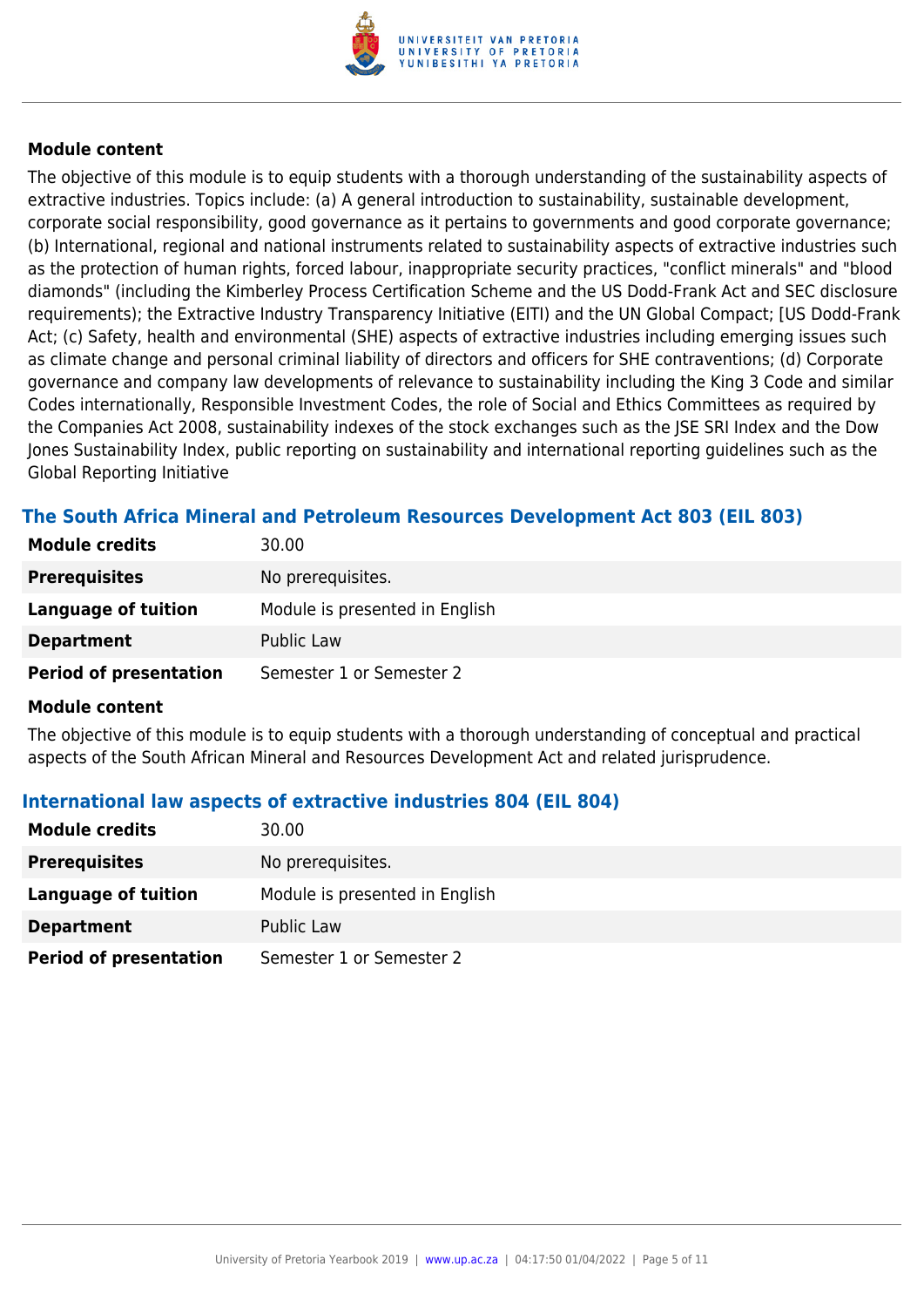

The objective of this module is to equip students with a thorough understanding of the international law aspects of extractive industries. Topics include: (a)Sovereignty in respect of legal regimes and laws governing extractive industries including the act of state doctrine, the doctrine of sovereign immunity and waivers of immunity and compensation for expropriation;(b) An overview of the most relevant treaties and conventions of relevance to extractive industries including the Convention on the Continental Shelf, the OILPOL convention, the UN Convention on Contracts for the International Sale of Goods, the UN Conventions of the Law of the Sea, the New York Convention, the Convention on the Settlement on Investment Disputes between States and Nationals of Other States, the Energy Charter Treaty to protect international energy investment and trade; international environmental law treaties and conventions and the Guiding Principles on Business and Human Rights. (c) Relevant aspects pertaining to the World Trade Organisation including extractive industry subsidies, environmental labelling and confiscatory taxation; (d) Direct and indirect forms of resource nationalisation and investment treaties to protect natural resource investors; (e) The legal status of offshore petroleum and mining installations and vessels including production platforms, floating production, storage and offloading (FPSOs) vessels and subsea pipelines as well as state jurisdiction in respect of such installations. (f) International dispute resolution mechanisms including enforcement of arbitration awards.

#### **Mini-dissertation 800 (MND 800)**

| <b>Module credits</b>         | 100.00                         |
|-------------------------------|--------------------------------|
| <b>Prerequisites</b>          | RHP 801 and RHP 803            |
| Language of tuition           | Module is presented in English |
| <b>Department</b>             | Law Deans Office               |
| <b>Period of presentation</b> | Year                           |

#### **Module content**

(a) The student must submit a research proposal during his/her first year of registration for the LLM degree to the supervisor prior to commencing with the writing of the mini-dissertation.

(b) A mini-dissertation (MND 800) of 13 000 to 15 000 words inclusive of footnotes but excluding the list of contents and the bibliography, is required. The mini-dissertation must be submitted to the supervisor not later than August of the second year of registration for the LLM programme. The mini-dissertation must deal with the subject content of one of the modules or a combination of the modules registered for by the student for his/her LLM degree. Any request for an extension of the period for submission of the mini-dissertation may only be granted by the Dean on recommendation of the LLM Committee

| ---- <i>-</i> --- <i>-</i> -- ---- <i>-</i> --- <i>-</i> ---- |                                |
|---------------------------------------------------------------|--------------------------------|
| <b>Module credits</b>                                         | 5.00                           |
| <b>Prerequisites</b>                                          | No prerequisites.              |
| <b>Contact time</b>                                           | 8 seminars or block sessions   |
| <b>Language of tuition</b>                                    | Module is presented in English |
| <b>Department</b>                                             | Law Deans Office               |
| <b>Period of presentation</b>                                 | Semester 1 or Semester 2       |
|                                                               |                                |

#### **Research methodology 801 (RHP 801)**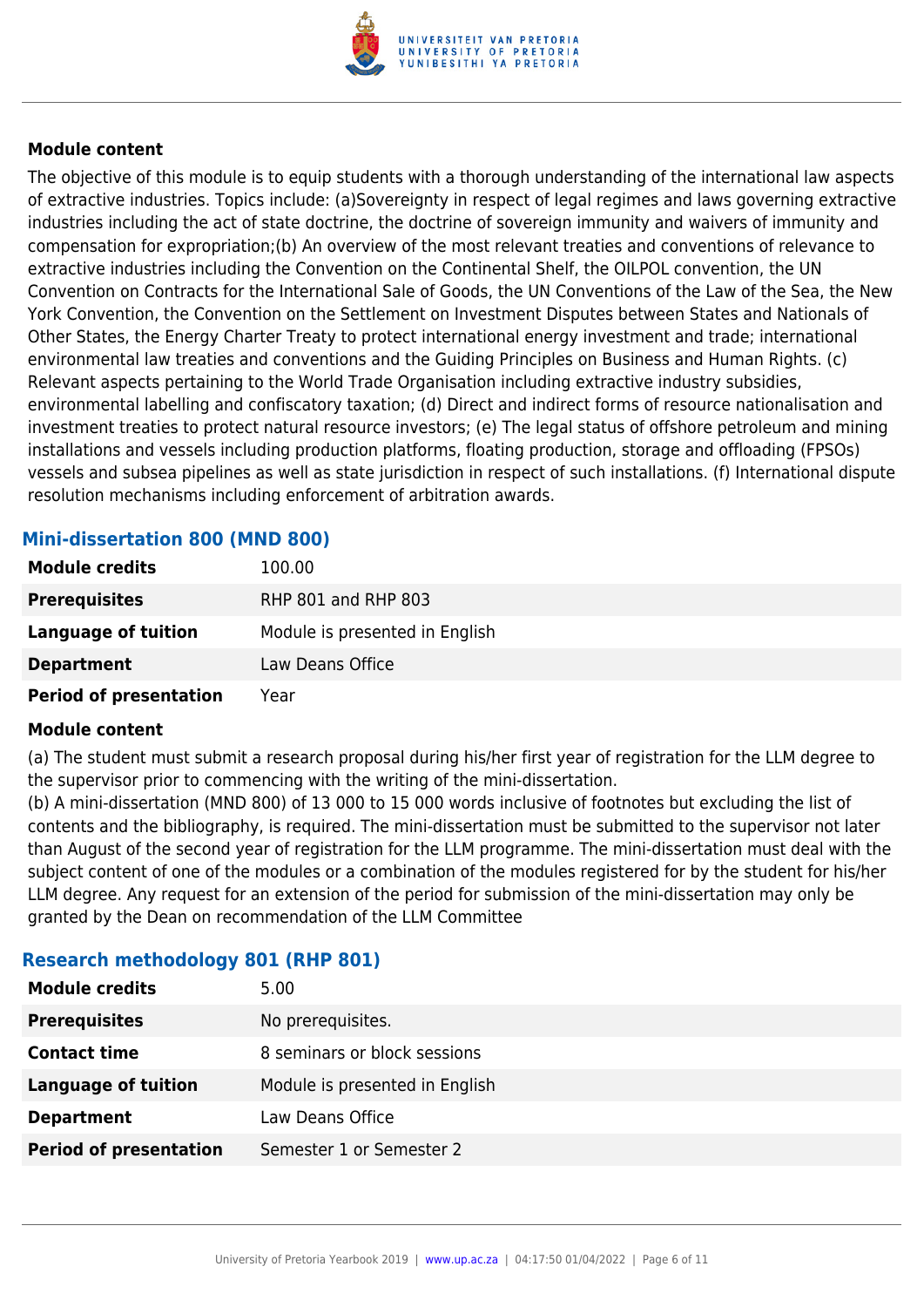

- (a) Planning and organising a research project
- (b) Drafting a research proposal: Hypotheses and research question
- (c) Theory in research and methodological approaches to legal research
- (d) Language
- (e) Citation and ethics of citation
- (f) Drafting of chapters and presentation

#### **Research proposal 803 (RHP 803)**

| <b>Module credits</b>         | 5.00                           |
|-------------------------------|--------------------------------|
| <b>Prerequisites</b>          | No prerequisites.              |
| <b>Language of tuition</b>    | Module is presented in English |
| <b>Department</b>             | Law Deans Office               |
| <b>Period of presentation</b> | Year                           |

#### **Module content**

Development and presentation of a research proposal. (A research proposal must be submitted to the supervisor and accepted in the first semester of the second year of study before the student will be allowed to register for the mini-dissertation.)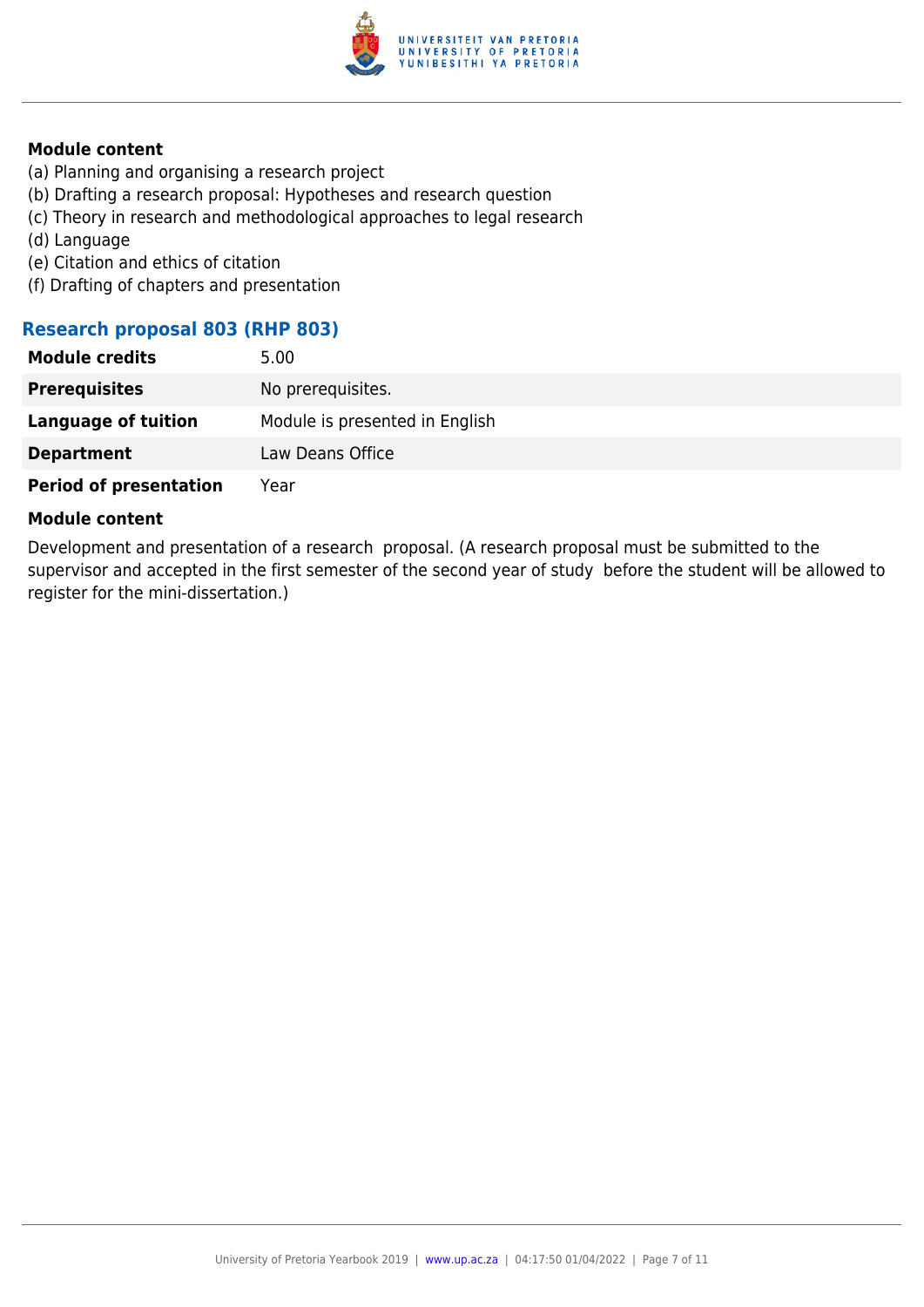

### Curriculum: Final year

**Minimum credits: 100**

### **Core modules**

#### **Rights to and regulation of natural resources 801 (EIL 801)**

| <b>Module credits</b>         | 30.00                          |
|-------------------------------|--------------------------------|
| <b>Prerequisites</b>          | No prerequisites.              |
| <b>Language of tuition</b>    | Module is presented in English |
| <b>Department</b>             | <b>Public Law</b>              |
| <b>Period of presentation</b> | Semester 1                     |

#### **Module content**

The objective of this module is to equip students with a thorough understanding of the legal and policy aspects of natural resources and the regulation of natural resources and industries to extract natural resources. Topics include:(a) Industry background such as the extractive industry value chain and the role of extractive industries in national, regional and global economies, basic extractive industry business and project feasibility metrics, typical national public policy priorities, the differences between the mining and oil and gas industries, gas industry specifics, the various downstream industries (smelters, refineries and petrochemical and energy industries and policy issues pertaining to renewable energy and unconventional extraction methods such as hydraulic fracturing ("fracking"); (b) Natural resource and extractive industry policy concepts and regulatory options; (c) Ownership of mineral rights dispensations (state versus private ownership of mineral rights), the legal position of the owner of the land and the owner of the products of extraction; (d) The advantages and disadvantages of the main granting methodologies applied by host governments including concessions, production sharing agreements, participation agreements, services agreements and hybrid methods; (e) Typical conditions to obtain, renew or transfer exploration or extraction rights and the veracity of the public policy basis of such requirements; (f) Agreements and transactions to transfer rights to prospect and/or to extract; (g) Constitutional and administrative law aspects of relevance in dealing with extractive industry legislation and regulation including the legality of administrative processes governed by an Act such as the MPRD Act and related regulation, the right of third parties to be heard in applications by resource companies under the MPRD Act and the constitutionality of the conversion of "old order mineral rights" to "new order mineral rights".

#### **Sustainability aspects of extractive industries 802 (EIL 802)**

| <b>Module credits</b>         | 30.00                          |
|-------------------------------|--------------------------------|
| <b>Prerequisites</b>          | No prerequisites.              |
| Language of tuition           | Module is presented in English |
| <b>Department</b>             | Public Law                     |
| <b>Period of presentation</b> | Semester 1 or Semester 2       |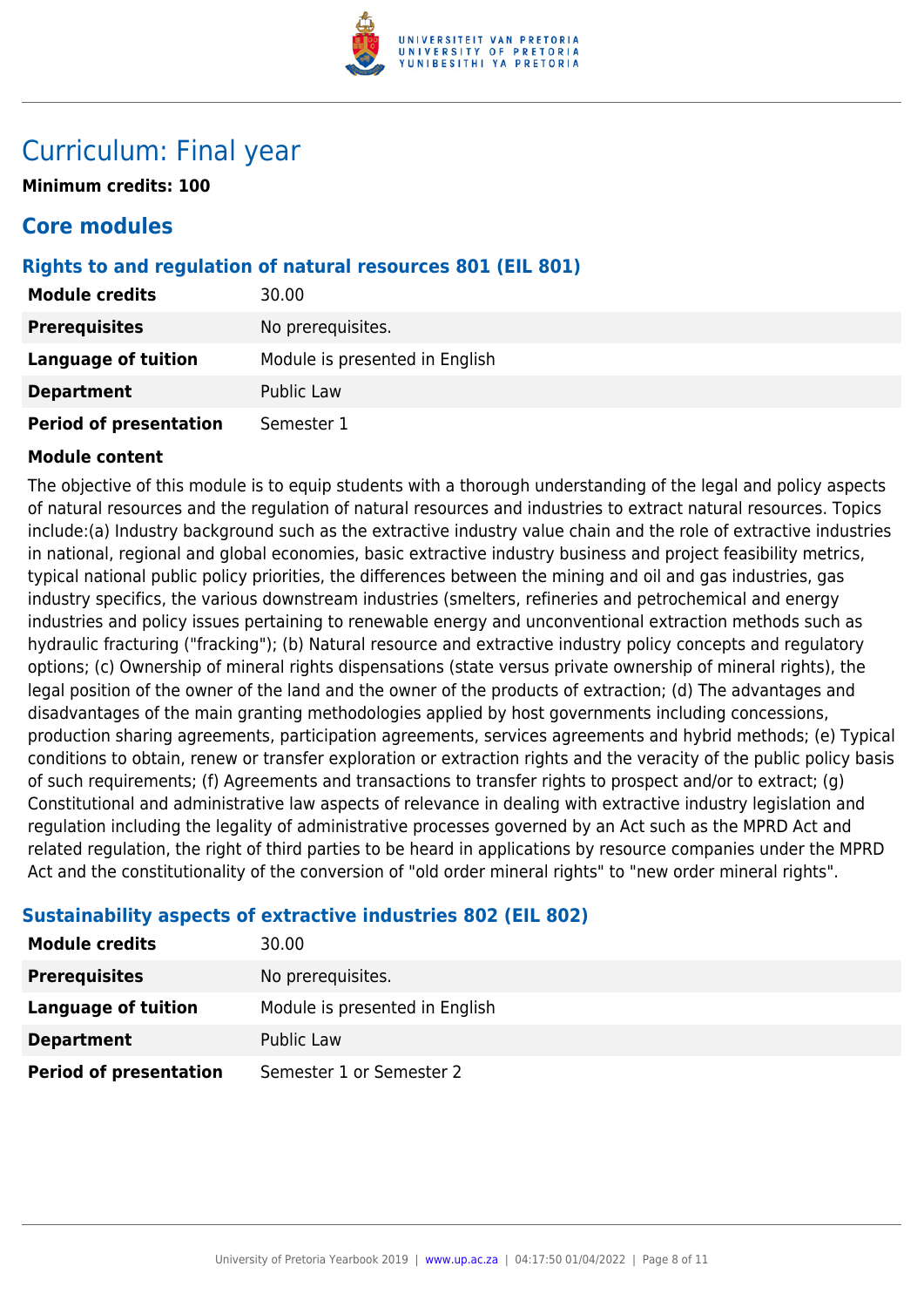

The objective of this module is to equip students with a thorough understanding of the sustainability aspects of extractive industries. Topics include: (a) A general introduction to sustainability, sustainable development, corporate social responsibility, good governance as it pertains to governments and good corporate governance; (b) International, regional and national instruments related to sustainability aspects of extractive industries such as the protection of human rights, forced labour, inappropriate security practices, "conflict minerals" and "blood diamonds" (including the Kimberley Process Certification Scheme and the US Dodd-Frank Act and SEC disclosure requirements); the Extractive Industry Transparency Initiative (EITI) and the UN Global Compact; [US Dodd-Frank Act; (c) Safety, health and environmental (SHE) aspects of extractive industries including emerging issues such as climate change and personal criminal liability of directors and officers for SHE contraventions; (d) Corporate governance and company law developments of relevance to sustainability including the King 3 Code and similar Codes internationally, Responsible Investment Codes, the role of Social and Ethics Committees as required by the Companies Act 2008, sustainability indexes of the stock exchanges such as the JSE SRI Index and the Dow Jones Sustainability Index, public reporting on sustainability and international reporting guidelines such as the Global Reporting Initiative

#### **The South Africa Mineral and Petroleum Resources Development Act 803 (EIL 803)**

| <b>Module credits</b>         | 30.00                          |
|-------------------------------|--------------------------------|
| <b>Prerequisites</b>          | No prerequisites.              |
| Language of tuition           | Module is presented in English |
| <b>Department</b>             | Public Law                     |
| <b>Period of presentation</b> | Semester 1 or Semester 2       |

#### **Module content**

The objective of this module is to equip students with a thorough understanding of conceptual and practical aspects of the South African Mineral and Resources Development Act and related jurisprudence.

#### **International law aspects of extractive industries 804 (EIL 804)**

| <b>Module credits</b>         | 30.00                          |
|-------------------------------|--------------------------------|
| <b>Prerequisites</b>          | No prerequisites.              |
| Language of tuition           | Module is presented in English |
| <b>Department</b>             | Public Law                     |
| <b>Period of presentation</b> | Semester 1 or Semester 2       |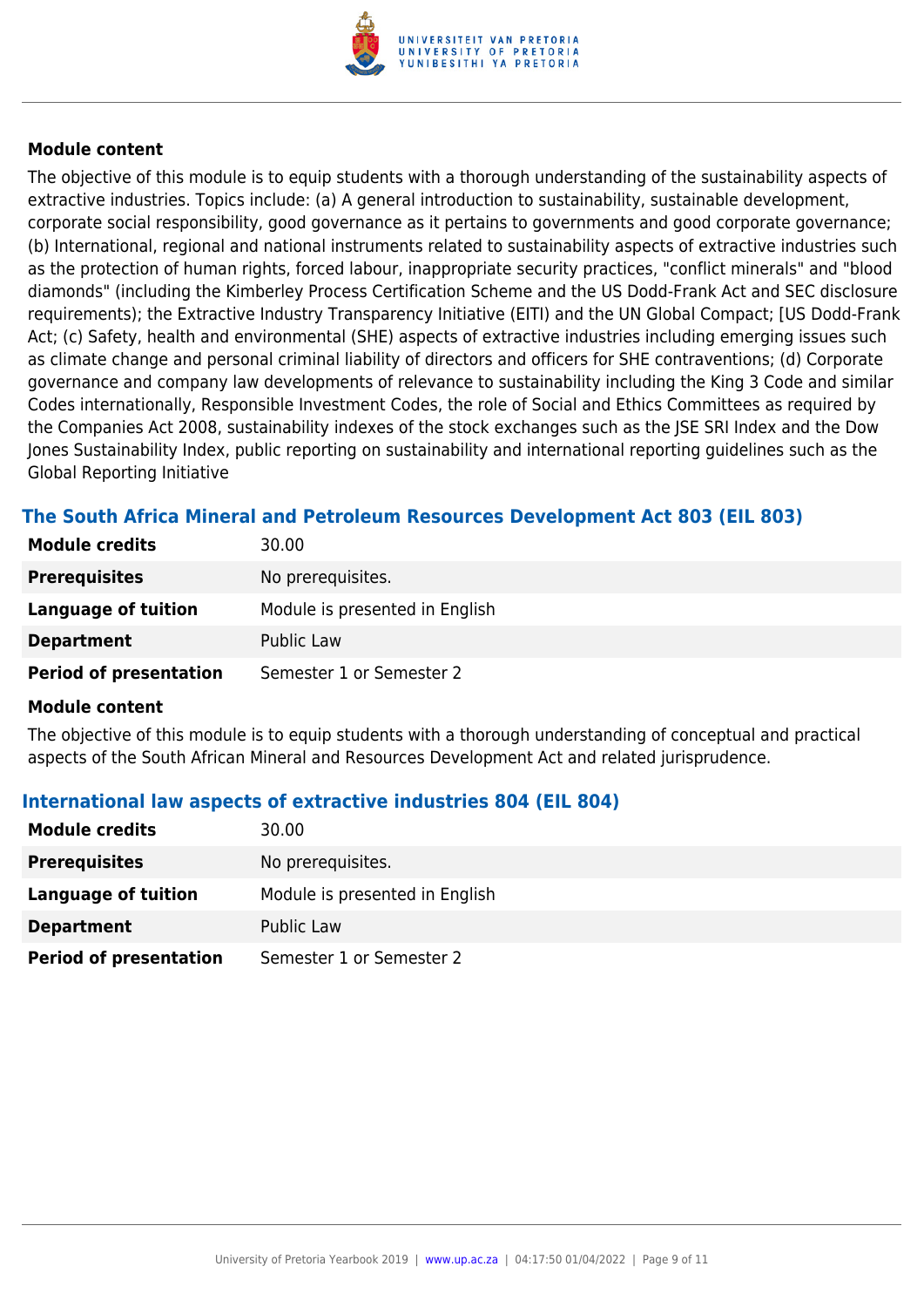

The objective of this module is to equip students with a thorough understanding of the international law aspects of extractive industries. Topics include: (a)Sovereignty in respect of legal regimes and laws governing extractive industries including the act of state doctrine, the doctrine of sovereign immunity and waivers of immunity and compensation for expropriation;(b) An overview of the most relevant treaties and conventions of relevance to extractive industries including the Convention on the Continental Shelf, the OILPOL convention, the UN Convention on Contracts for the International Sale of Goods, the UN Conventions of the Law of the Sea, the New York Convention, the Convention on the Settlement on Investment Disputes between States and Nationals of Other States, the Energy Charter Treaty to protect international energy investment and trade; international environmental law treaties and conventions and the Guiding Principles on Business and Human Rights. (c) Relevant aspects pertaining to the World Trade Organisation including extractive industry subsidies, environmental labelling and confiscatory taxation; (d) Direct and indirect forms of resource nationalisation and investment treaties to protect natural resource investors; (e) The legal status of offshore petroleum and mining installations and vessels including production platforms, floating production, storage and offloading (FPSOs) vessels and subsea pipelines as well as state jurisdiction in respect of such installations. (f) International dispute resolution mechanisms including enforcement of arbitration awards.

#### **Mini-dissertation 800 (MND 800)**

| <b>Module credits</b>         | 100.00                         |
|-------------------------------|--------------------------------|
| <b>Prerequisites</b>          | RHP 801 and RHP 803            |
| Language of tuition           | Module is presented in English |
| <b>Department</b>             | Law Deans Office               |
| <b>Period of presentation</b> | Year                           |

#### **Module content**

(a) The student must submit a research proposal during his/her first year of registration for the LLM degree to the supervisor prior to commencing with the writing of the mini-dissertation.

(b) A mini-dissertation (MND 800) of 13 000 to 15 000 words inclusive of footnotes but excluding the list of contents and the bibliography, is required. The mini-dissertation must be submitted to the supervisor not later than August of the second year of registration for the LLM programme. The mini-dissertation must deal with the subject content of one of the modules or a combination of the modules registered for by the student for his/her LLM degree. Any request for an extension of the period for submission of the mini-dissertation may only be granted by the Dean on recommendation of the LLM Committee

#### **Research proposal 803 (RHP 803)**

| <b>Module credits</b>         | 5.00                           |
|-------------------------------|--------------------------------|
| <b>Prerequisites</b>          | No prerequisites.              |
| Language of tuition           | Module is presented in English |
| <b>Department</b>             | Law Deans Office               |
| <b>Period of presentation</b> | Year                           |